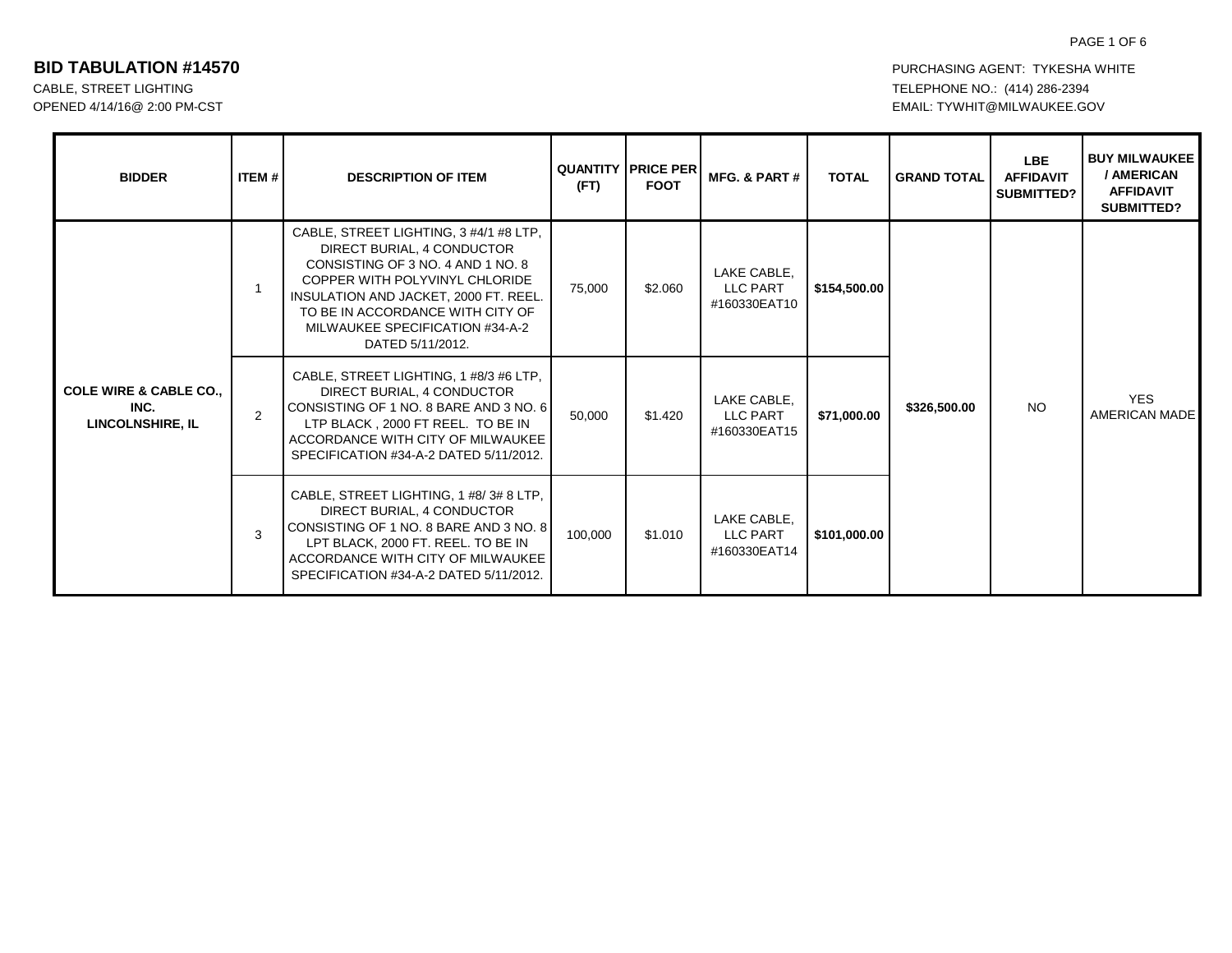### PAGE 2 OF 6

| <b>BIDDER</b>                                                           | <b>ITEM #</b>  | <b>DESCRIPTION OF ITEM</b>                                                                                                                                                                                                                                                      | (FT)    | <b>QUANTITY   PRICE PER</b><br><b>FOOT</b> | MFG. & PART #       | <b>TOTAL</b> | <b>GRAND TOTAL</b> | <b>LBE</b><br><b>AFFIDAVIT</b><br><b>SUBMITTED?</b> | <b>BUY MILWAUKEE</b><br>/ AMERICAN<br><b>AFFIDAVIT</b><br><b>SUBMITTED?</b> |
|-------------------------------------------------------------------------|----------------|---------------------------------------------------------------------------------------------------------------------------------------------------------------------------------------------------------------------------------------------------------------------------------|---------|--------------------------------------------|---------------------|--------------|--------------------|-----------------------------------------------------|-----------------------------------------------------------------------------|
| <b>GRAYBAR ELECTRIC</b><br><b>COMPANY, INC.</b><br><b>MILWAUKEE, WI</b> |                | CABLE, STREET LIGHTING, 3 #4/1 #8 LTP,<br>DIRECT BURIAL, 4 CONDUCTOR<br>CONSISTING OF 3 NO. 4 AND 1 NO. 8<br>COPPER WITH POLYVINYL CHLORIDE<br>INSULATION AND JACKET, 2000 FT. REEL.<br>TO BE IN ACCORDANCE WITH CITY OF<br>MILWAUKEE SPECIFICATION #34-A-2<br>DATED 5/11/2012. | 75,000  | \$1.747                                    | <b>DRAKA 348019</b> | \$131,025.00 | \$284,525.00       | <b>NO</b>                                           | <b>YES</b><br><b>AMERICAN MADE</b>                                          |
|                                                                         | $\overline{2}$ | CABLE, STREET LIGHTING, 1 #8/3 #6 LTP,<br>DIRECT BURIAL, 4 CONDUCTOR<br>CONSISTING OF 1 NO. 8 BARE AND 3 NO. 6<br>LTP BLACK, 2000 FT REEL. TO BE IN<br>ACCORDANCE WITH CITY OF MILWAUKEE<br>SPECIFICATION #34-A-2 DATED 5/11/2012.                                              | 50.000  | \$1.242                                    | <b>DRAKA 348020</b> | \$62,100.00  |                    |                                                     |                                                                             |
|                                                                         | $\mathbf{3}$   | CABLE, STREET LIGHTING, 1 #8/3#8 LTP,<br>DIRECT BURIAL, 4 CONDUCTOR<br>CONSISTING OF 1 NO. 8 BARE AND 3 NO. 8<br>LPT BLACK, 2000 FT. REEL. TO BE IN<br>ACCORDANCE WITH CITY OF MILWAUKEE<br>SPECIFICATION #34-A-2 DATED 5/11/2012.                                              | 100,000 | \$0.914                                    | <b>DRAKA 348001</b> | \$91,400.00  |                    |                                                     |                                                                             |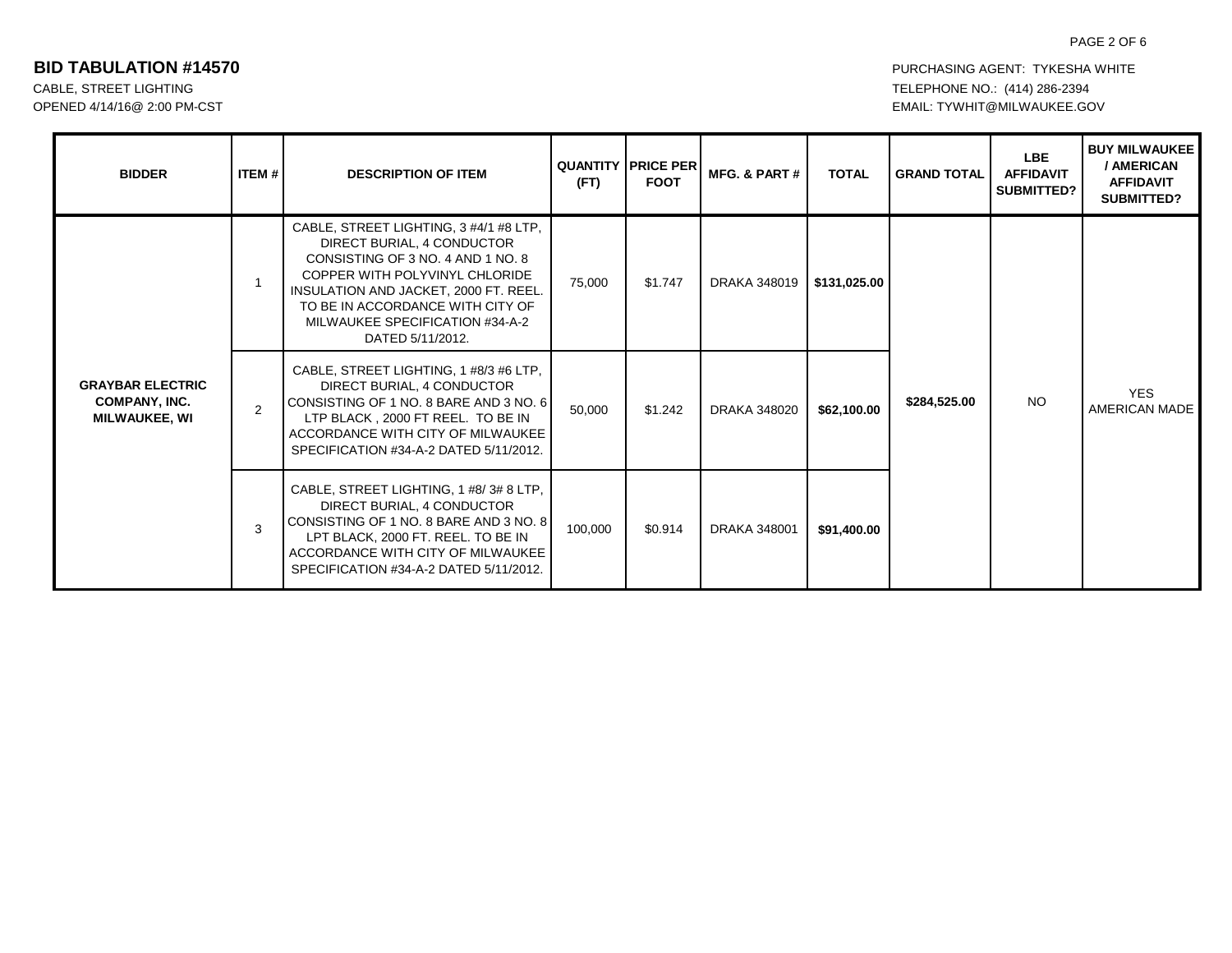## PAGE 3 OF 6

| <b>BIDDER</b>                                 | <b>ITEM#I</b> | <b>DESCRIPTION OF ITEM</b>                                                                                                                                                                                                                                                      | (FT)    | <b>QUANTITY I PRICE PER</b><br><b>FOOT</b> | MFG. & PART #                        | <b>TOTAL</b> | <b>GRAND TOTAL</b> | <b>LBE</b><br><b>AFFIDAVIT</b><br><b>SUBMITTED?</b> | <b>BUY MILWAUKEE</b><br>/ AMERICAN<br><b>AFFIDAVIT</b><br>SUBMITTED? |
|-----------------------------------------------|---------------|---------------------------------------------------------------------------------------------------------------------------------------------------------------------------------------------------------------------------------------------------------------------------------|---------|--------------------------------------------|--------------------------------------|--------------|--------------------|-----------------------------------------------------|----------------------------------------------------------------------|
| <b>KARISH INDUSTRIES</b><br><b>ORANGE, CA</b> | -1            | CABLE, STREET LIGHTING, 3 #4/1 #8 LTP,<br>DIRECT BURIAL, 4 CONDUCTOR<br>CONSISTING OF 3 NO. 4 AND 1 NO. 8<br>COPPER WITH POLYVINYL CHLORIDE<br>INSULATION AND JACKET, 2000 FT. REEL.<br>TO BE IN ACCORDANCE WITH CITY OF<br>MILWAUKEE SPECIFICATION #34-A-2<br>DATED 5/11/2012. | 75,000  | \$2.618                                    | SERVICE WIRE<br>CO                   | \$196,350.00 |                    | NO.                                                 | <b>NO</b>                                                            |
|                                               | 2             | CABLE, STREET LIGHTING, 1 #8/3 #6 LTP,<br>DIRECT BURIAL, 4 CONDUCTOR<br>CONSISTING OF 1 NO. 8 BARE AND 3 NO. 6<br>LTP BLACK, 2000 FT REEL. TO BE IN<br>ACCORDANCE WITH CITY OF MILWAUKEE<br>SPECIFICATION #34-A-2 DATED 5/11/2012.                                              | 50.000  | \$2.012                                    | <b>SERVICE WIRE</b><br><sub>CO</sub> | \$100,600,00 | \$449,750.00       |                                                     |                                                                      |
|                                               | 3             | CABLE, STREET LIGHTING, 1 #8/3#8 LTP,<br>DIRECT BURIAL, 4 CONDUCTOR<br>CONSISTING OF 1 NO. 8 BARE AND 3 NO. 8<br>LPT BLACK, 2000 FT. REEL. TO BE IN<br>ACCORDANCE WITH CITY OF MILWAUKEE<br>SPECIFICATION #34-A-2 DATED 5/11/2012.                                              | 100,000 | \$1.528                                    | <b>SERVICE WIRE</b><br><sub>CO</sub> | \$152,800.00 |                    |                                                     |                                                                      |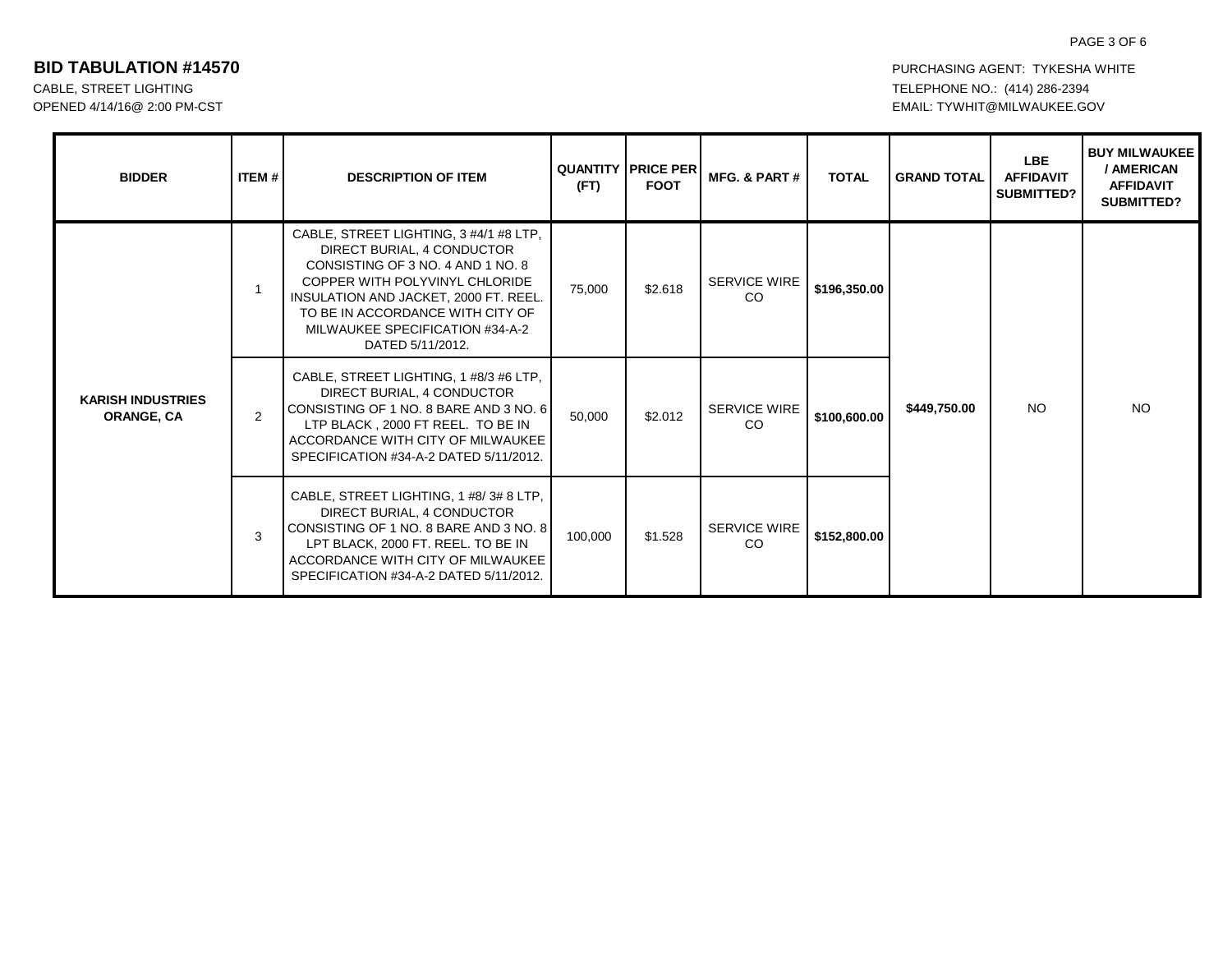# PAGE 4 OF 6

| <b>BIDDER</b>                                                                                 | ITEM# | <b>DESCRIPTION OF ITEM</b>                                                                                                                                                                                                                                                      | (FT)    | <b>QUANTITY PRICE PER</b><br><b>FOOT</b> | MFG. & PART # | <b>TOTAL</b> | <b>GRAND TOTAL</b>        | <b>LBE</b><br><b>AFFIDAVIT</b><br><b>SUBMITTED?</b> | <b>BUY MILWAUKEE</b><br>/ AMERICAN<br><b>AFFIDAVIT</b><br><b>SUBMITTED?</b> |
|-----------------------------------------------------------------------------------------------|-------|---------------------------------------------------------------------------------------------------------------------------------------------------------------------------------------------------------------------------------------------------------------------------------|---------|------------------------------------------|---------------|--------------|---------------------------|-----------------------------------------------------|-----------------------------------------------------------------------------|
| <b>MILLENNIUM</b><br><b>COMMUNICATIONS &amp;</b><br><b>ELECTRIC</b><br><b>LAKE GENEVA, WI</b> | 1     | CABLE, STREET LIGHTING, 3 #4/1 #8 LTP,<br>DIRECT BURIAL, 4 CONDUCTOR<br>CONSISTING OF 3 NO. 4 AND 1 NO. 8<br>COPPER WITH POLYVINYL CHLORIDE<br>INSULATION AND JACKET, 2000 FT, REEL.<br>TO BE IN ACCORDANCE WITH CITY OF<br>MILWAUKEE SPECIFICATION #34-A-2<br>DATED 5/11/2012. | 75,000  | \$1.605                                  | ADC 510403BG  | \$120,375.00 | <b>NO</b><br>\$255,325.00 |                                                     | <b>YES</b><br><b>AMERICAN MADE</b>                                          |
|                                                                                               | 2     | CABLE, STREET LIGHTING, 1 #8/3 #6 LTP,<br>DIRECT BURIAL, 4 CONDUCTOR<br>CONSISTING OF 1 NO. 8 BARE AND 3 NO. 6<br>LTP BLACK, 2000 FT REEL. TO BE IN<br>ACCORDANCE WITH CITY OF MILWAUKEE<br>SPECIFICATION #34-A-2 DATED 5/11/2012.                                              | 50,000  | \$1.109                                  | ADC 510603BG  | \$55,450.00  |                           |                                                     |                                                                             |
|                                                                                               | 3     | CABLE, STREET LIGHTING, 1 #8/3#8 LTP,<br>DIRECT BURIAL, 4 CONDUCTOR<br>CONSISTING OF 1 NO. 8 BARE AND 3 NO. 8<br>LPT BLACK, 2000 FT. REEL. TO BE IN<br>ACCORDANCE WITH CITY OF MILWAUKEE<br>SPECIFICATION #34-A-2 DATED 5/11/2012.                                              | 100,000 | \$0.795                                  | ADC 510803BG  | \$79,500.00  |                           |                                                     |                                                                             |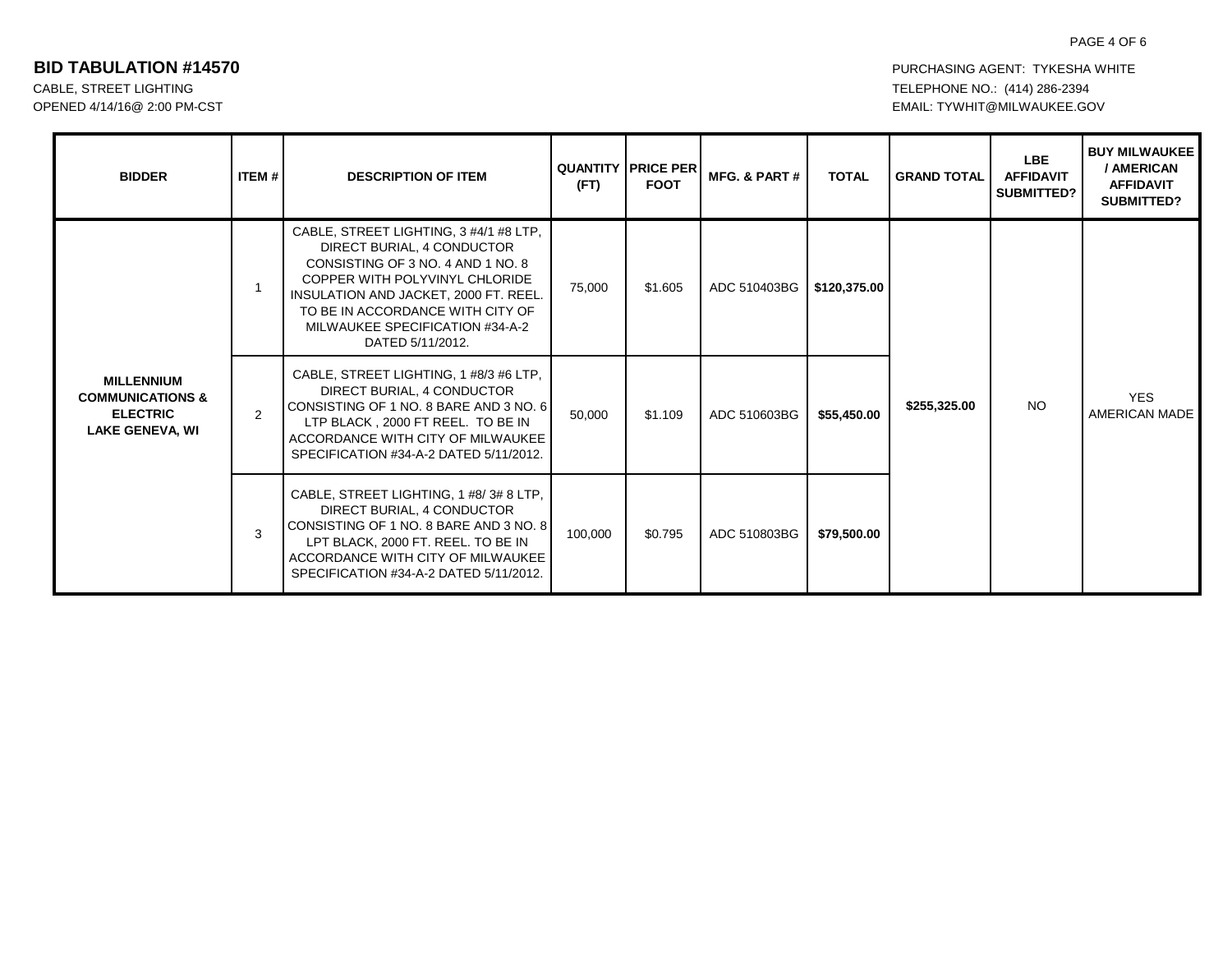# PAGE 5 OF 6

| <b>BIDDER</b>                                                             | ITEM # | <b>DESCRIPTION OF ITEM</b>                                                                                                                                                                                                                                                      | (FT)    | <b>QUANTITY I PRICE PER</b><br><b>FOOT</b> | MFG. & PART # | <b>TOTAL</b> | <b>GRAND TOTAL</b> | <b>LBE</b><br><b>AFFIDAVIT</b><br><b>SUBMITTED?</b> | <b>BUY MILWAUKEE</b><br>/ AMERICAN<br><b>AFFIDAVIT</b><br><b>SUBMITTED?</b> |  |  |
|---------------------------------------------------------------------------|--------|---------------------------------------------------------------------------------------------------------------------------------------------------------------------------------------------------------------------------------------------------------------------------------|---------|--------------------------------------------|---------------|--------------|--------------------|-----------------------------------------------------|-----------------------------------------------------------------------------|--|--|
| <b>OUTDOOR LIGHTING</b><br><b>CONST. CO. INC.</b><br><b>MILWAUKEE, WI</b> |        | CABLE, STREET LIGHTING, 3 #4/1 #8 LTP,<br>DIRECT BURIAL, 4 CONDUCTOR<br>CONSISTING OF 3 NO. 4 AND 1 NO. 8<br>COPPER WITH POLYVINYL CHLORIDE<br>INSULATION AND JACKET, 2000 FT. REEL.<br>TO BE IN ACCORDANCE WITH CITY OF<br>MILWAUKEE SPECIFICATION #34-A-2<br>DATED 5/11/2012. | 75,000  | \$1.670                                    | ADC 5104038G  | \$125,250.00 |                    |                                                     |                                                                             |  |  |
|                                                                           | 2      | CABLE, STREET LIGHTING, 1 #8/3 #6 LTP,<br>DIRECT BURIAL, 4 CONDUCTOR<br>CONSISTING OF 1 NO. 8 BARE AND 3 NO. 6<br>LTP BLACK . 2000 FT REEL. TO BE IN<br>ACCORDANCE WITH CITY OF MILWAUKEE<br>SPECIFICATION #34-A-2 DATED 5/11/2012.                                             | 50,000  | \$1.150                                    | ADC 510603BG  | \$57,500.00  | \$265,750.00       | <b>YES</b>                                          | <b>YES</b><br><b>AMERICAN MADE</b>                                          |  |  |
|                                                                           | 3      | CABLE, STREET LIGHTING, 1 #8/3#8 LTP,<br>DIRECT BURIAL, 4 CONDUCTOR<br>CONSISTING OF 1 NO. 8 BARE AND 3 NO. 8<br>LPT BLACK, 2000 FT. REEL. TO BE IN<br>ACCORDANCE WITH CITY OF MILWAUKEE<br>SPECIFICATION #34-A-2 DATED 5/11/2012.                                              | 100,000 | \$0.830                                    | ADC 510803BG  | \$83,000.00  |                    |                                                     |                                                                             |  |  |